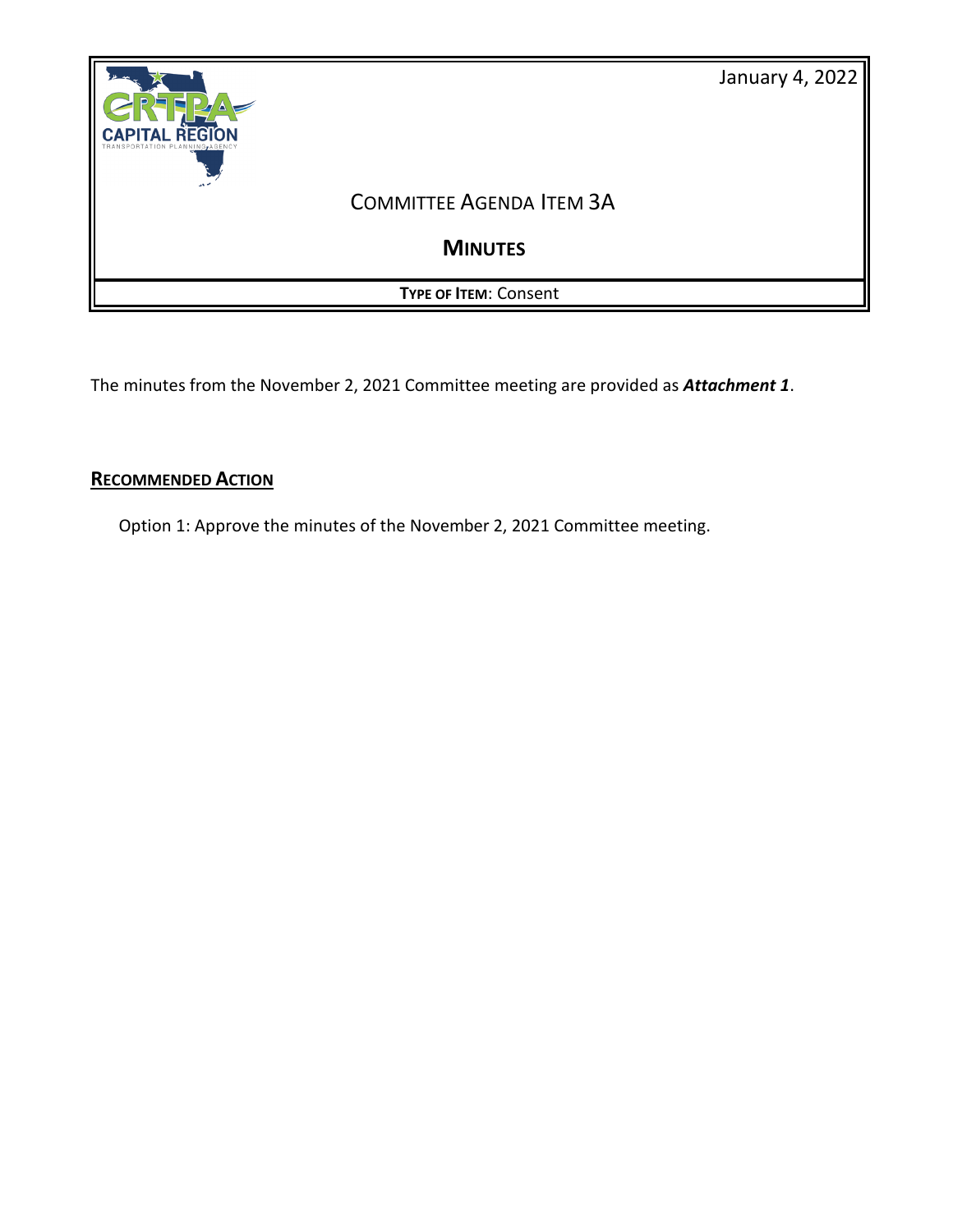**ATTACHMENT 1**



# **TECHNICAL ADVISORY COMMITTEE (TAC)**

# MEETING OF TUESDAY, NOVEMBER 2, 2021 (9:00 AM - 11:00 AM)

CITY OF TALLAHASSEE COMMISSION CHAMBERS 300 S. ADAMS STREET TALLAHASSEE, FL 32301

# **Meeting Minutes**

Members Present: Ryan Guffey, Leon County Development Support and Environmental Management, Acting Chair; Eric Hogue, Tallahassee Airport; Allen Secreast, City of Tallahassee Traffic Engineering; Eric Gooch, City of Tallahassee Public Infrastructure Engineering; Charles Wu, Leon County Public Works, Transportation; Artie White; Department of PLACE; Kwentin Eastberg, Apalachee Regional Planning Council; Mike Alfano; Blueprint IA; Justin Baldwin, Office of Greenways & Trails

Staff Present: Greg Slay, Executive Director; Jack Kostrzewa, CRTPA; Greg Burke, CRTPA; Yulonda Mitchell, CRTPA; Suzanne Lex, CRTPA

The meeting was called to order at 9:05 AM.

# **1. AGENDA MODIFICATIONS**

# **2. PUBLIC COMMENT ON ITEMS NOT APPEARING ON THE AGENDA**

**3. CONSENT AGENDA**

**A. Minutes of the September 7, 2021 Meeting Committee Action: Mr. White made a motion to approve the minutes of the September 7, 2021 meeting. Mr. Alfano seconded the motion. The motion was unanimously passed.** 

# **B. TAC 2022 Calendar**

**Committee Action: Mr. White made a motion to approve the Technical Advisory Committee 2022 Calendar. Mr. Alfano seconded the motion. The motion was unanimously passed.**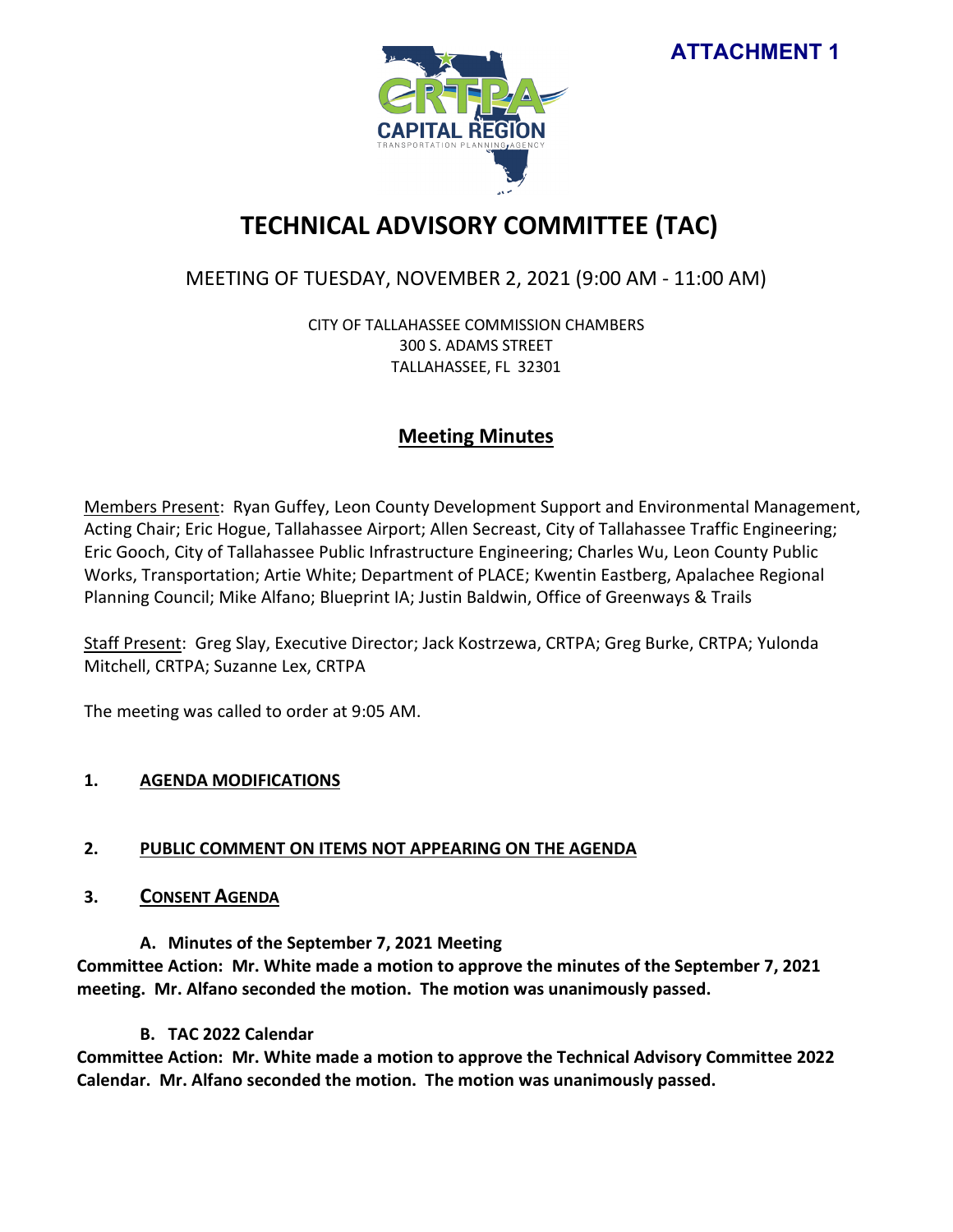# **4. CONSENT ITEMS PULLED FOR DISCUSSION**

# **5. PRESENTATION/DISCUSSION/ACTION**

### **A. Fiscal Year (FY) 2023 – FY 2027 Draft Tentative Work Program**

This item provides information related to the FY 2023 – FY 2027 Draft Tentative Work Program.

RECOMMENDED ACTION: For Committee Information.

Bryant Paulk, FDOT presented the FY 2023 – FY 2027 Draft Tentative Work Program identifying transportation projects that have received state and federal funding within the next five (5) years. Mr. Paulk outlined the identified projects within each of the 4 counties within the region.

#### **Leon County**

Resurfacing Projects

- Crawfordville Rd from S of Wakulla Springs Rd to Arden Rd
- Pensacola St from R/R Overpass to Stadium Dr
- Thomasville Rd from Monroe St to 9th Ave
- Capital Cir NW from Tennessee St to I-10
- I-10 from W of Old Bainbridge Rd to W of Olson Rd
- I-10 from W of Olson Rd to Mahan Dr
- Tennessee St from Monroe St to Magnolia Dr
- Monroe St from Perkins St to Jefferson St
- Stadium Dr from Pensacola St to Gaines St

Capacity Projects

- Capital Circle from Crawfordville Rd to Springhill Rd
- Blountstown Hwy/Pensacola St from Capital Cr to Appleyard Dr
- Crawfordville Rd from LL Wallace Rd to S of Wakulla Springs Intersection
- SIB Loan to BP2K for NE Gateway Project

ITS Support Projects

• Leon County Computer Based ATMS Implementation/Operations

Intersection/Interchange Improvements Projects

- I-10 Interchange at Capital Circle and Thomasville Rd
- Pensacola St from Appleyard Dr to Stadium Dr

Bridge Replacement Projects

• Springhill Rd over Munson Slough Br # 550054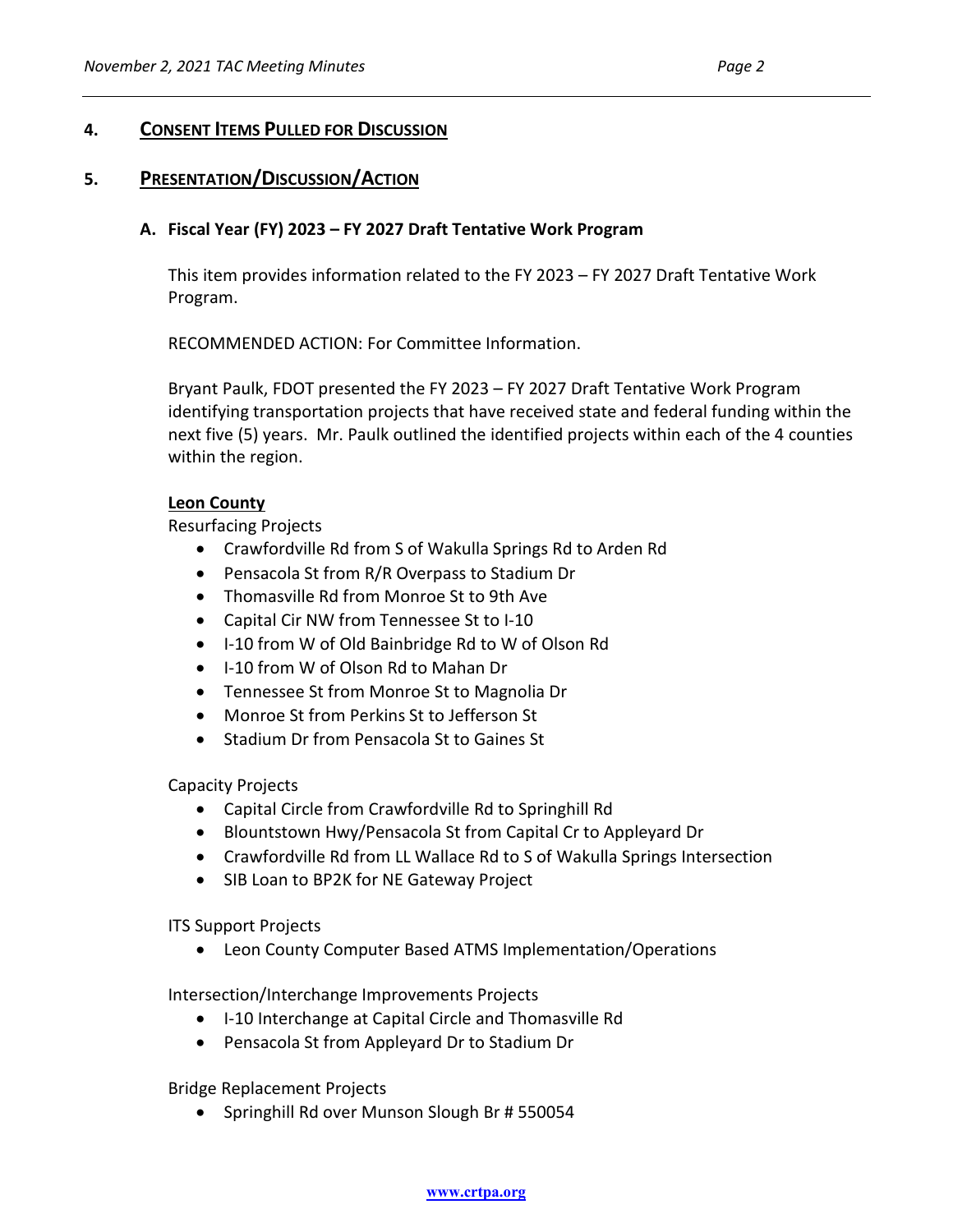Sidewalk Projects

• Woodville Pre K – 8 Canyon Creek Sidewalk

# **Gadsden County**

Resurfacing Projects

- Pat Thomas Pkwy/Lake Talquin Hwy from Liberty County Line to S of I-10
- Jefferson St (US 90) from W of 4 lane to Madison St
- Fairbanks Rd from Concord Rd to Leon County Line Ph II

Intersection Improvement Projects

• US 90 at Dover Rd

# **Jefferson County**

Resurfacing Projects

- Waukeenah Hwy from US 27 W Capps Hwy to US 19 S Jefferson St
- South Water St from Bowman St to US 90

# **Wakulla County**

Resurfacing Projects

- Crawfordville Hwy from Shadeville Rd to S of East Ivan
- Wakulla Springs Rd from Bloxham Cutoff to Leon County Line
- Park Ave from end of existing pavement to Sheldon St

## **Committee Action: This item was an informational item; therefore, no action was taken**.

## **B. TIP Amendment**

Amendment to the CRTPA Fiscal Year (FY) 2022 – FY 2026 Transportation Improvement Program (TIP) to add two rail safety projects.

Ms. Lex introduced the item stating the FDOT requested the CRTPA amend the Fiscal Year (FY) 2022 – FY 2026 Transportation Improvement Program (TIP) to add two rail safety projects. She outlined the improvements for each project. Cleveland Street Railroad Crossing improvements would include installation of flashing lights, gates, signal house and power and upgrade the crossing surface. The Adams Street Railroad Crossing improvements would include installation of flashing lights, gates and signal house and power. Lastly Ms. Lex noted these projects are funded in FY 22.

**Committee Action: Mr. Alfano made a motion to recommend approval of the CRTPA Fiscal Year (FY) 2022 – FY 2026 Transportation Improvement Program (TIP). Mr. White seconded the motion. The motion was unanimously passed.**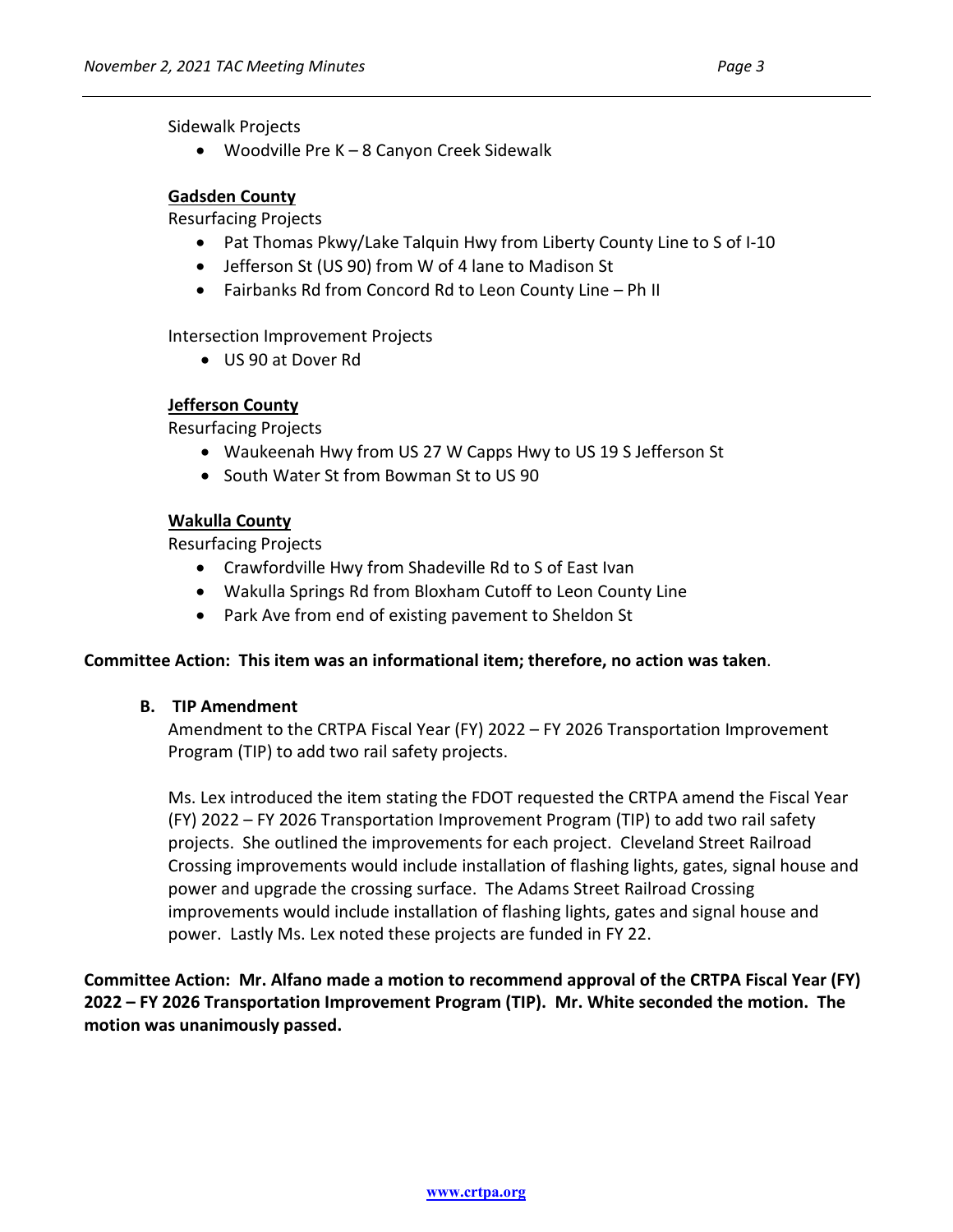### **C. Election of Year 2021 Chair and Vice Chair**

Annually, the TAC elects a new Chair and Vice Chair to serve for the subsequent year. Current leaders may be re-elected and the current Chair and Vice Chair are Ms. Diane Quigley and Ms. Andrea Rosser, respectively.

RECOMMENDED ACTION: Elect a Chair and Vice Chair to serve in 2022. **Committee Action: Mr. Wu nominated Ryan Guffey to serve as Chair for 2022. Mr. White seconded the nomination. The nomination was unanimously approved.**

**Committee Action: Mr. Wu nominated Eric Houge to serve as Vice-Chair for 2022. Mr. White seconded the nomination. The nomination was unanimously approved.** 

**Committee Action-TA Subcommittee Volunteers: Mr. Secreast, Mr. Guffey and Mr. Eastberg volunteered to serve on the TA Subcommittee.** 

#### **D. US 90 Multi-Use Trail Feasibility Study Update**

A project update will be provided including upcoming public involvement opportunities.

RECOMMENDED ACTION: For Committee Information.

Kate Widness, Kimley Horn and Associates, presented the US 90 Trail Feasibility Study. She provided information on the purpose and the background of the project. Ms. Widness stated the purpose of the project was to connect the City of Tallahassee to the City of Monticello via a 10-12 foot paved shared-use path. Project limits of the project are from Pedrick Road (west) to existing Monticello Bike Trail (east). Phase 1 of the project, the Feasibility Study, began in October 2019 and Phase 2, Public Engagement, was ongoing.

#### **Phase I**

Ms. Widness stated the project goals were to provide a safe, continuous multimodal facility between Tallahassee and Monticello. This would expand on the growing SUNTrails Regional Trail Network and provide a new alternative transportation opportunity for residents, businesses and visitors along the US 90 Corridor and spur economic development and activity along the corridor. Ms. Widness outlined the existing conditions on US Highway 90. She stated the roadway was 4-laned bidirectional with median from Pedrick Road to East of Summit Lake Drive, 2-laned bidirectional with paved shoulder from Summit Lake Drive to Monticello Courthouse with on street parking east of entering the Monticello City limit and speed limits varied from 25-55 mph. Ms. Widness stated existing bicycle and pedestrian facilities included sidewalks from Pedrick Road to 1-10 Interchange, sidewalks begin again at Crooked Creek Lane in Monticello and noted a designated on-street bicycle lane from Pedrick Road to east of Summit Lake Drive. Ms. Widness noted there were several field